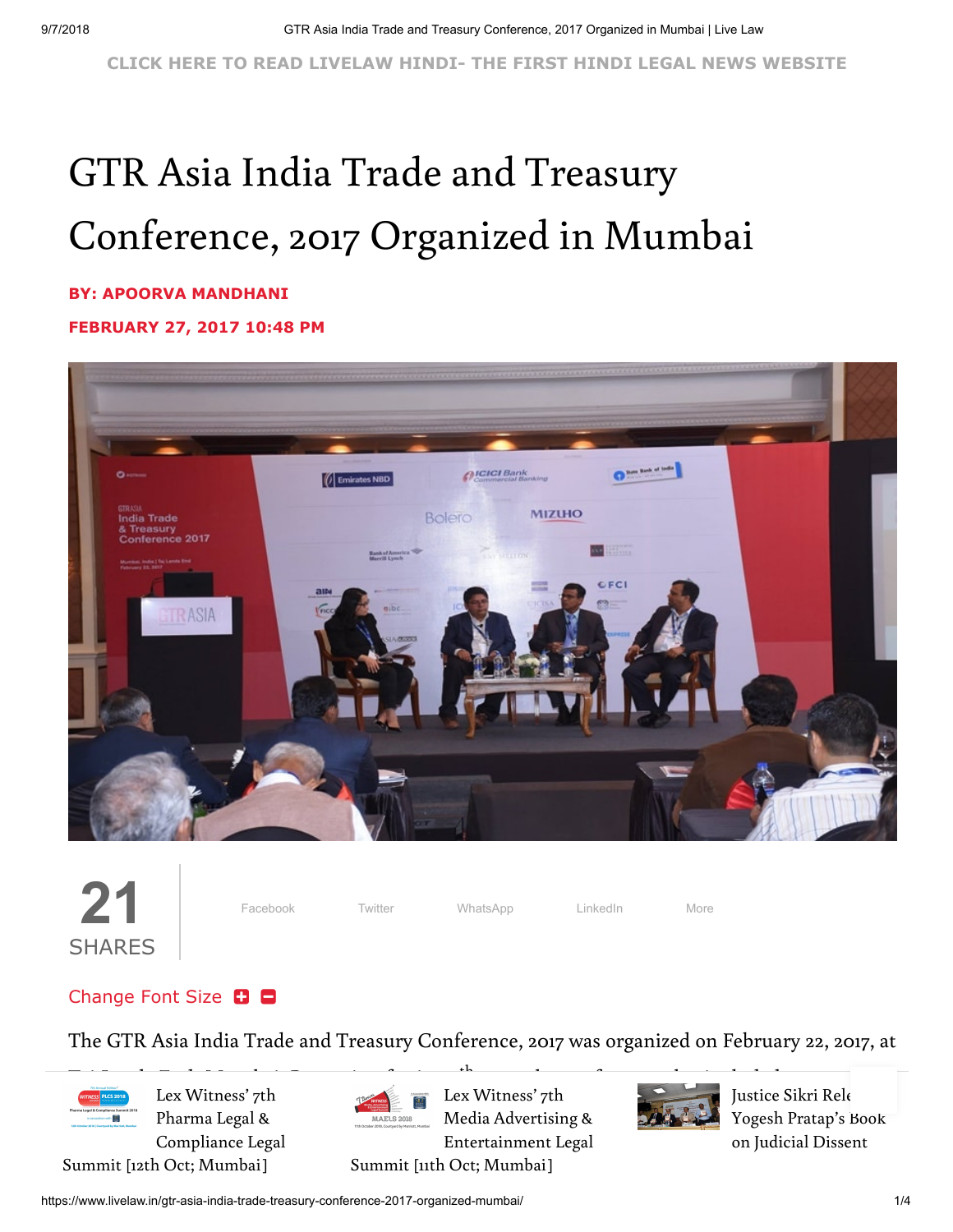It witnessed several worthwhile discussions, ranging from the mechanisms, structures and risk management strategies to succeed in the Indian market, to the transformation of trade and export finance by technology, and the opportunities and challenges for the financial sector in light of the same.



## $\odot$   $\times$ [Book hotels in Pattaya and](https://www.googleadservices.com/pagead/aclk?sa=L&ai=Cm1_xmhGSW76ZNNGOrQG0rqjAC6DHn_BS6OrtvIQG_9GivcABEAEgmM6zDmDlsuWDrA6gAdy1nskDyAEGqQKMjazA0tRNPqgDAcgDAqoE3AFP0FCQZfUF0h-HTft1-LM1PBZUBVibZtIZTjMg9UI-NNnFfSz1pDBYz2IKaGZfYsI-Q6xjMKQXNELUqK6Q7BX2SDNK08P-YOkh8uDnYyDdEdhOcqEYDM1sa0yGLhVALFSb-9iYEvbLIopZDXG9SwoneR_8BzFKYUFAnlvf00KnoPP_hDg_B2VCwHE04mIFyl9RSCpxnUspM1YH_WYxVOF2eMJpnzx_7LKonLFc0ccUFH7jg-Si_12LFMtWVxyyr6nsGoYZSIj5ISRokE3I6BMb80Ud96jZj_qP_uxWoAY3gAeMyuE2qAeOzhuoB9XJG6gH2csbqAfPzBuoB6a-G6gHmM4b2AcB0ggHCIABEAEYArEJWJ5JXT_VE-6ACgHYEwI&num=1&cid=CAASEuRo2ne_ke-DaNtmttNTlIX7oQ&sig=AOD64_1Ao5zBJIijJnIdMsMIRn3FNYKEvA&client=ca-pub-7480583315231076&nb=0&adurl=https://www.makemytrip.com/mmthtl/site/hotels/search%3Fcheckin%3Ddate_7%26country%3DTH%26roomStayQualifier%3D1e0e%26city%3D-3242432%26area%3D%26checkout%3Ddate_9%26cmp%3Ddisp_gdn_IH_topcities_VJ_Pattaya)  get upto 25% off Ad Book now and get upto 25% off only on MakeMyTrip [MakeMyTrip.com](https://www.googleadservices.com/pagead/aclk?sa=L&ai=Cm1_xmhGSW76ZNNGOrQG0rqjAC6DHn_BS6OrtvIQG_9GivcABEAEgmM6zDmDlsuWDrA6gAdy1nskDyAEGqQKMjazA0tRNPqgDAcgDAqoE3AFP0FCQZfUF0h-HTft1-LM1PBZUBVibZtIZTjMg9UI-NNnFfSz1pDBYz2IKaGZfYsI-Q6xjMKQXNELUqK6Q7BX2SDNK08P-YOkh8uDnYyDdEdhOcqEYDM1sa0yGLhVALFSb-9iYEvbLIopZDXG9SwoneR_8BzFKYUFAnlvf00KnoPP_hDg_B2VCwHE04mIFyl9RSCpxnUspM1YH_WYxVOF2eMJpnzx_7LKonLFc0ccUFH7jg-Si_12LFMtWVxyyr6nsGoYZSIj5ISRokE3I6BMb80Ud96jZj_qP_uxWoAY3gAeMyuE2qAeOzhuoB9XJG6gH2csbqAfPzBuoB6a-G6gHmM4b2AcB0ggHCIABEAEYArEJWJ5JXT_VE-6ACgHYEwI&num=1&cid=CAASEuRo2ne_ke-DaNtmttNTlIX7oQ&sig=AOD64_1Ao5zBJIijJnIdMsMIRn3FNYKEvA&client=ca-pub-7480583315231076&adurl=https://www.makemytrip.com/mmthtl/site/hotels/search%3Fcheckin%3Ddate_7%26country%3DTH%26roomStayQualifier%3D1e0e%26city%3D-3242432%26area%3D%26checkout%3Ddate_9%26cmp%3Ddisp_gdn_IH_topcities_VJ_Pattaya)

[Learn more](https://www.googleadservices.com/pagead/aclk?sa=L&ai=Cm1_xmhGSW76ZNNGOrQG0rqjAC6DHn_BS6OrtvIQG_9GivcABEAEgmM6zDmDlsuWDrA6gAdy1nskDyAEGqQKMjazA0tRNPqgDAcgDAqoE3AFP0FCQZfUF0h-HTft1-LM1PBZUBVibZtIZTjMg9UI-NNnFfSz1pDBYz2IKaGZfYsI-Q6xjMKQXNELUqK6Q7BX2SDNK08P-YOkh8uDnYyDdEdhOcqEYDM1sa0yGLhVALFSb-9iYEvbLIopZDXG9SwoneR_8BzFKYUFAnlvf00KnoPP_hDg_B2VCwHE04mIFyl9RSCpxnUspM1YH_WYxVOF2eMJpnzx_7LKonLFc0ccUFH7jg-Si_12LFMtWVxyyr6nsGoYZSIj5ISRokE3I6BMb80Ud96jZj_qP_uxWoAY3gAeMyuE2qAeOzhuoB9XJG6gH2csbqAfPzBuoB6a-G6gHmM4b2AcB0ggHCIABEAEYArEJWJ5JXT_VE-6ACgHYEwI&num=1&cid=CAASEuRo2ne_ke-DaNtmttNTlIX7oQ&sig=AOD64_1Ao5zBJIijJnIdMsMIRn3FNYKEvA&client=ca-pub-7480583315231076&adurl=https://www.makemytrip.com/mmthtl/site/hotels/search%3Fcheckin%3Ddate_7%26country%3DTH%26roomStayQualifier%3D1e0e%26city%3D-3242432%26area%3D%26checkout%3Ddate_9%26cmp%3Ddisp_gdn_IH_topcities_VJ_Pattaya)

"Disruptive technologies including fintech and blockchain are game changers for the financial industry and can potentially revolutionize the way trade and financing is done in India today, leading to greater efficiency, cost minimization and increases in cross-border trade," the conference brochure stated.

The conference saw attendance from several industry specialists, including Karthik Natarajan (Head, Rand Merchant Bank), Babu Sivaprakasam (Head of the Banking and Finance Practice, ELP), Deep Roy (Associate Partner, ELP), Rohit Goyal (Senior Relationship Manager-Receivables & Supply Chain Finance, EFA Group), Riyazuddin KM (Chief Finance Manager, Mumbai Refinery, Bharat Petroleum Corporation), Khushnama Davar (Managing Director & Head Trade, India Banking, Standard Chartered Bank), Ajay Sahai (Director General & CEO, Federation of Indian Export Organisations), Sunil Joshi (General Manager, Export Credit Guarantee Corporation of India), and Jovilyn Cotio (Relationship Manager, Supply Chain Finance Program, Asian Development Bank).

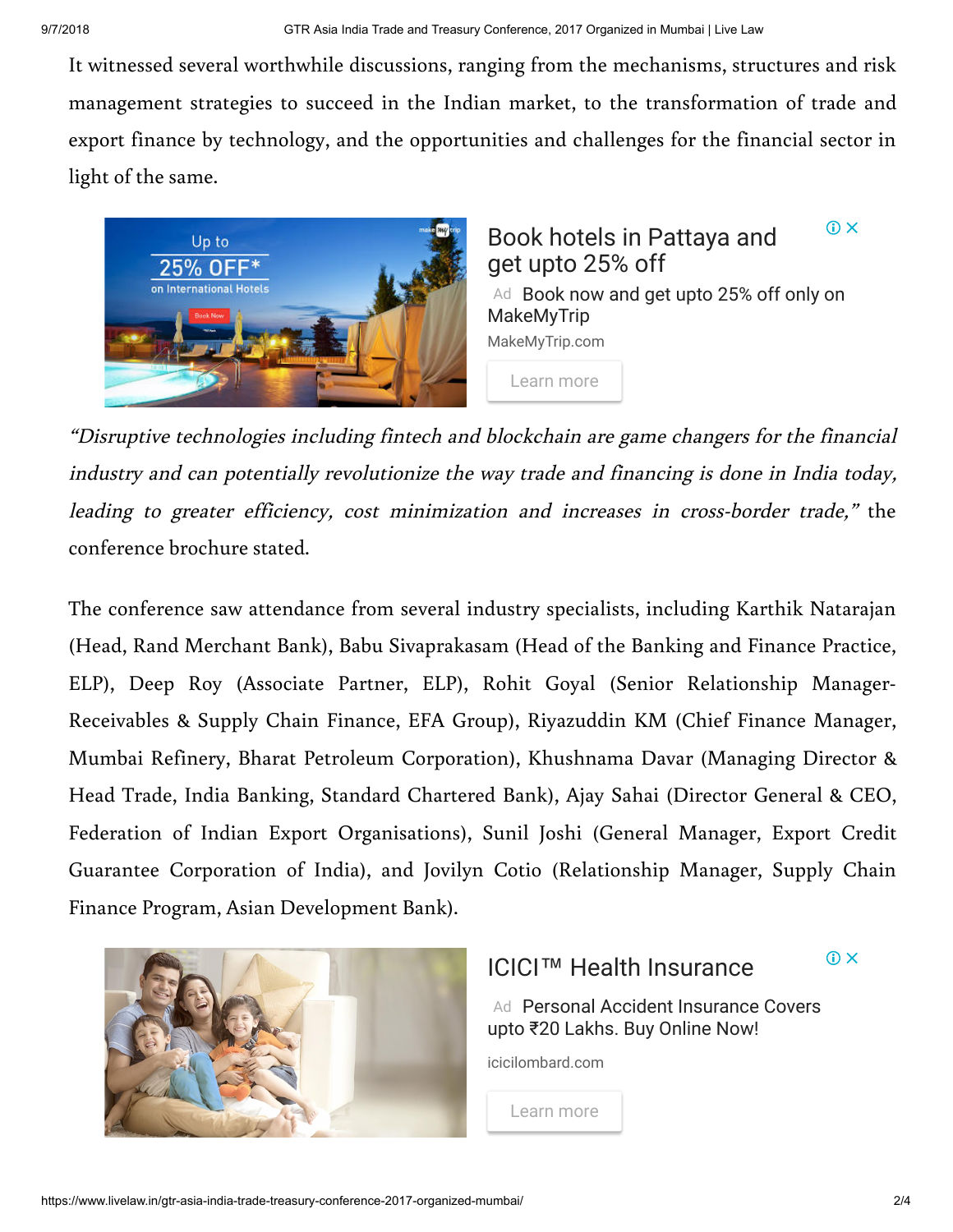While one of the panels examined the security concerns for fintech, and explored the preparedness of the banking sector to move away from paper-based trade, another held discussions on sketching a roadmap for trade financing in India, exploring new financing options for SMEs, analysing the usage of cluster financing by SMEs to diversify risk, and scrutinizing India's preparedness to move away from traditional letters of credit.

The Conference also had Madhwaprasanna Gummanur, Commercial Director, SWIFT addressing the domestic market needs of India's financial industry, while Ranadeep Mookerjee, Trade Product, ICICI Bank explored the innovations in the technology architecture, with the entry of blockchain.



## $\odot$   $\times$ [Wearable Health Devices](https://googleads.g.doubleclick.net/aclk?sa=l&ai=C6ytPmhGSW5zKN5HCrQHE07roDayj3OlSzK2_rNQGmujS4LIBEAEgmM6zDmDlsuWDrA6gAcyB-_4DyAEBqAMByAPLBKoE4gFP0KMrDkWjkPxIA185rV25tsQVOpT-0bB16uWqH-DLYEAl2uHAZmuotptWl_EtKZ6zO_9CjGlviKFZiXICogXW9O93X-CBYxTDxesLVz-7rmb-8gJNk1FMPgO2H44AUa_0XFzOLpbAXEzPLGsO1HxbDI8kFCh2gPiiKYlRFgCYyMvOPIaQkrVGdIXKmjSrn1wIb7b5lHJbmb6n3nIhoWfseadVwN60b5QF4vhnWSTPotjaoU4MtwqELsTEKxKwgpz_ompr_Gk2Os5Qc2E_jhGe442A5uuYB-pCi57pye-qXPURgAec_oQBqAeOzhuoB9XJG6gH2csbqAfPzBuoB6a-G6gHmM4bqAeaBtgHAdIIBwiAARABGAKxCXAg7k77LYDOgAoB2BMM&num=1&sig=AOD64_1TPggjLmUU021XXFyIQCAuIxFoFw&client=ca-pub-7480583315231076&nb=0&adurl=http://www.analog.com/en/landing-pages/001/apm-smart-wearable-device-solutions-form.html%3Fadicid%3Dpdsr_ap-in_p1680_smt---230146730831-www.livelaw.in-c-d) Ad Optimized sensor and connectivity [technology. Download White Paper.](https://googleads.g.doubleclick.net/aclk?sa=l&ai=C6ytPmhGSW5zKN5HCrQHE07roDayj3OlSzK2_rNQGmujS4LIBEAEgmM6zDmDlsuWDrA6gAcyB-_4DyAEBqAMByAPLBKoE4gFP0KMrDkWjkPxIA185rV25tsQVOpT-0bB16uWqH-DLYEAl2uHAZmuotptWl_EtKZ6zO_9CjGlviKFZiXICogXW9O93X-CBYxTDxesLVz-7rmb-8gJNk1FMPgO2H44AUa_0XFzOLpbAXEzPLGsO1HxbDI8kFCh2gPiiKYlRFgCYyMvOPIaQkrVGdIXKmjSrn1wIb7b5lHJbmb6n3nIhoWfseadVwN60b5QF4vhnWSTPotjaoU4MtwqELsTEKxKwgpz_ompr_Gk2Os5Qc2E_jhGe442A5uuYB-pCi57pye-qXPURgAec_oQBqAeOzhuoB9XJG6gH2csbqAfPzBuoB6a-G6gHmM4bqAeaBtgHAdIIBwiAARABGAKxCXAg7k77LYDOgAoB2BMM&num=1&sig=AOD64_1TPggjLmUU021XXFyIQCAuIxFoFw&client=ca-pub-7480583315231076&adurl=http://www.analog.com/en/landing-pages/001/apm-smart-wearable-device-solutions-form.html%3Fadicid%3Dpdsr_ap-in_p1680_smt---230146730831-www.livelaw.in-c-d) [analog.com](https://googleads.g.doubleclick.net/aclk?sa=l&ai=C6ytPmhGSW5zKN5HCrQHE07roDayj3OlSzK2_rNQGmujS4LIBEAEgmM6zDmDlsuWDrA6gAcyB-_4DyAEBqAMByAPLBKoE4gFP0KMrDkWjkPxIA185rV25tsQVOpT-0bB16uWqH-DLYEAl2uHAZmuotptWl_EtKZ6zO_9CjGlviKFZiXICogXW9O93X-CBYxTDxesLVz-7rmb-8gJNk1FMPgO2H44AUa_0XFzOLpbAXEzPLGsO1HxbDI8kFCh2gPiiKYlRFgCYyMvOPIaQkrVGdIXKmjSrn1wIb7b5lHJbmb6n3nIhoWfseadVwN60b5QF4vhnWSTPotjaoU4MtwqELsTEKxKwgpz_ompr_Gk2Os5Qc2E_jhGe442A5uuYB-pCi57pye-qXPURgAec_oQBqAeOzhuoB9XJG6gH2csbqAfPzBuoB6a-G6gHmM4bqAeaBtgHAdIIBwiAARABGAKxCXAg7k77LYDOgAoB2BMM&num=1&sig=AOD64_1TPggjLmUU021XXFyIQCAuIxFoFw&client=ca-pub-7480583315231076&adurl=http://www.analog.com/en/landing-pages/001/apm-smart-wearable-device-solutions-form.html%3Fadicid%3Dpdsr_ap-in_p1680_smt---230146730831-www.livelaw.in-c-d) [Learn more](https://googleads.g.doubleclick.net/aclk?sa=l&ai=C6ytPmhGSW5zKN5HCrQHE07roDayj3OlSzK2_rNQGmujS4LIBEAEgmM6zDmDlsuWDrA6gAcyB-_4DyAEBqAMByAPLBKoE4gFP0KMrDkWjkPxIA185rV25tsQVOpT-0bB16uWqH-DLYEAl2uHAZmuotptWl_EtKZ6zO_9CjGlviKFZiXICogXW9O93X-CBYxTDxesLVz-7rmb-8gJNk1FMPgO2H44AUa_0XFzOLpbAXEzPLGsO1HxbDI8kFCh2gPiiKYlRFgCYyMvOPIaQkrVGdIXKmjSrn1wIb7b5lHJbmb6n3nIhoWfseadVwN60b5QF4vhnWSTPotjaoU4MtwqELsTEKxKwgpz_ompr_Gk2Os5Qc2E_jhGe442A5uuYB-pCi57pye-qXPURgAec_oQBqAeOzhuoB9XJG6gH2csbqAfPzBuoB6a-G6gHmM4bqAeaBtgHAdIIBwiAARABGAKxCXAg7k77LYDOgAoB2BMM&num=1&sig=AOD64_1TPggjLmUU021XXFyIQCAuIxFoFw&client=ca-pub-7480583315231076&adurl=http://www.analog.com/en/landing-pages/001/apm-smart-wearable-device-solutions-form.html%3Fadicid%3Dpdsr_ap-in_p1680_smt---230146730831-www.livelaw.in-c-d)

Further, one of the sessions gave the trader perspectives on the outlook for trade and commodity finance. The panel discussed the price fluctuations and trade volume forecasts across India's key commodities, and identified new markets and emerging hubs for trade. It also reflected upon the usage of the National Commodity and Derivatives Exchange's (NCDEX) guidelines for warehouse service providers, in strengthening the risk management framework for warehouse financing.

LiveLaw got into a conversation about the Conference with Babu Sivaprakasam, Partner, Head of the Banking and Finance Practice of Economic Laws Practice, who said, "Bridging the funding gap for MSMEs is the crying need of the day and no wonder the conference also had <sup>a</sup> lot of focus on that. Similarly, digitization was another area which has rightly attracted lot of attention."